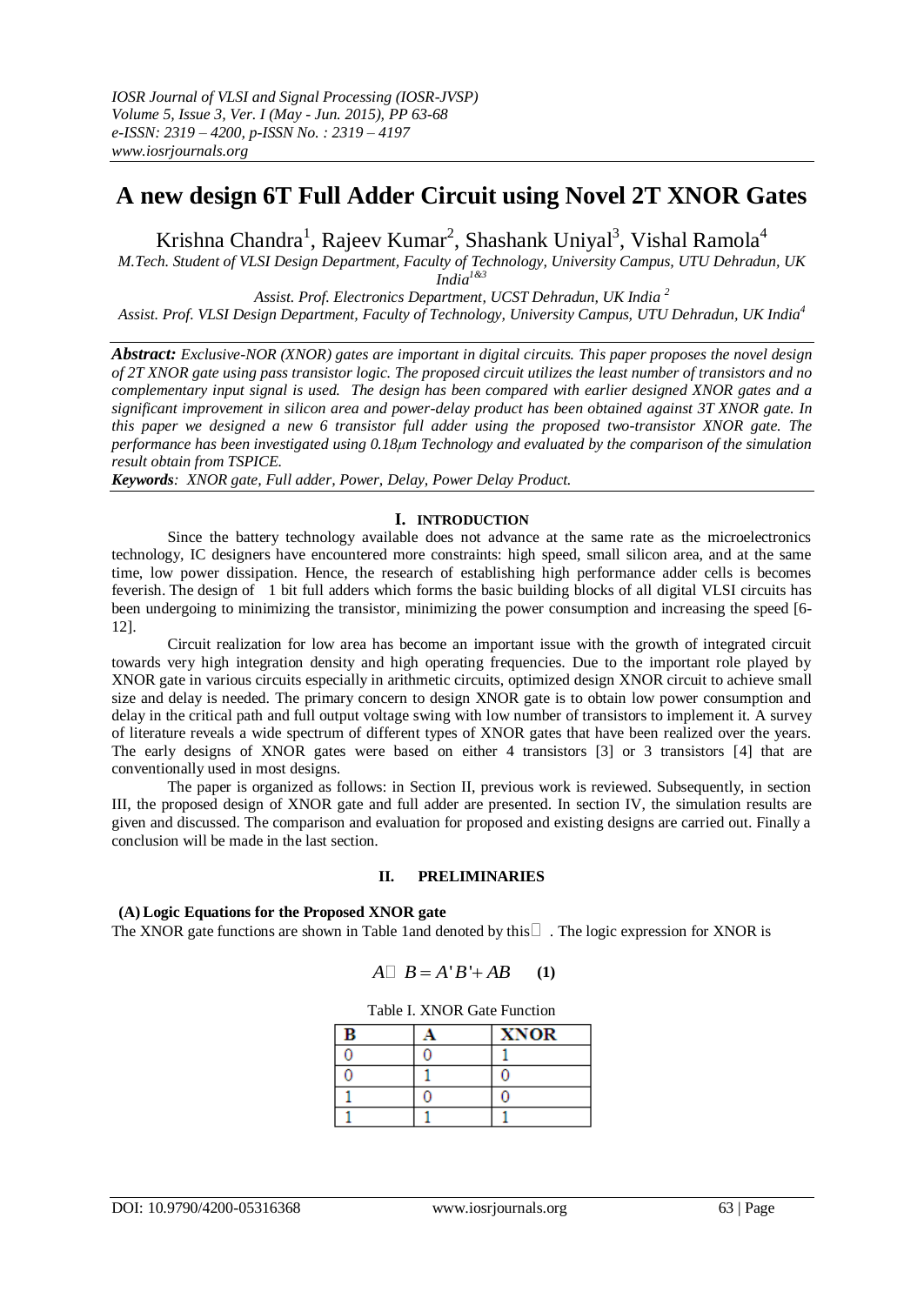#### **(B) Logic Equations for the Proposed Full Adders**

The logical function of the 1 bit full adder operation equations presented below can be stated as follows: given the inputs *A*, *B* and *Cin* which calculate two 1-bit outputs *Sum*, for sum and *Cout*, for carry out.

$$
SUM = A \square B \square C
$$
 (2)  
Count = A(A \square B) + C(\overline{A \square B}) (3)

**Jyh-Ming Wang et al. [2]** to design 4 transistor XNOR gate as shown in fig.1. This design no longer need complementary signal inputs and only one poor signal level on output end. Author define the defect property of a 4-transistor type is that the output level will be higher or lower than the normal case by the voltage |Vth|, the threshold voltage of MOS. Under the condition of |Vth| value, this poor level can still drive the inverter and make the inverter action correct.



**Hung Tien Bui et al. [3]** to design 4 transistor XNOR gate as shown in fig. 2 that is named Groundless, because there is no ground and show the better performance previous design XNOR gate.



Figure.2-4T XNOR Gate [3]

**J. Wang et al. [5]** to design 4 transistors XNOR gate as shown in fig 3. It is inverter base XNOR gate.



**Sreehari Veeramachaneni et al. [4]** to design XNOR gates using 3 transistors (3-T) shown in fig 4. 3 transistors has a small delay of mere 1 transistor (1-T). However, for certain input combinations, they give bad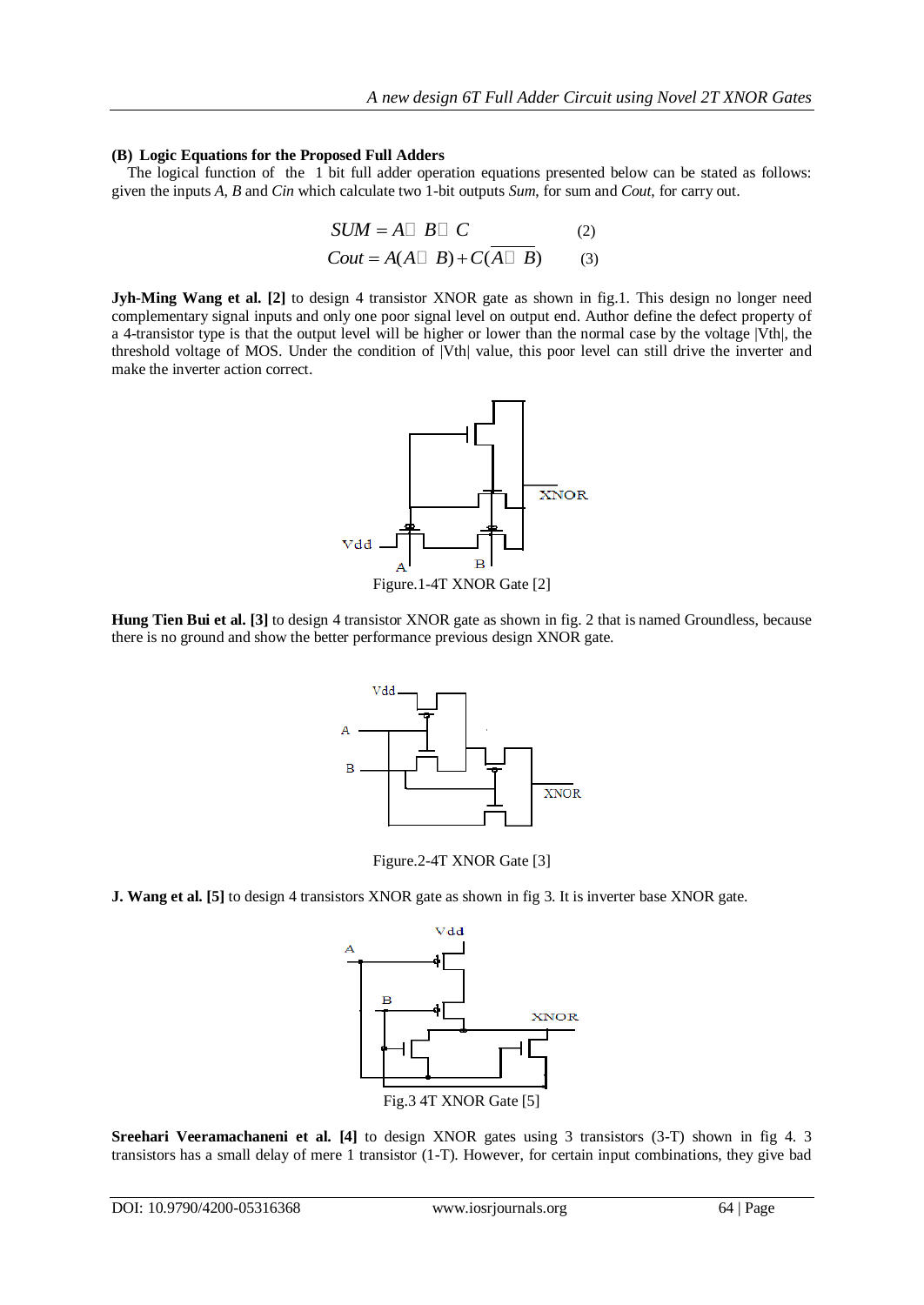output logic levels. Author manipulates the (*W/L*) ratios of PMOS and NMOS transistors to solve this problem until an acceptable logic level is restored.



Figure.4 3T XNOR Gate [4]

### **III. Proposed Circuits**

### **(A) 2T XNOR Gate**

On the 2-transistor design, the new proposed structures require non-complementary inputs and their output will be nearly perfect. The configurations are shown in Fig. 4. For the XNOR function, the output signal in the case of  $AB = 00,01, 11$  will be complete. While  $AB = 10$ , NMOS will be on and pass the poor "HI" signal level to the output end.

The input combinations, they give bad output logic levels but we manipulate the (*W/L*) ratios of PMOS and NMOS transistors to solve this problem until an acceptable logic level is restored.



Figure.5-Proposed 2T XNOR Gate

## **(B ) The Proposed 6T Full Adders using 2T XNOR gate**

As shown in Fig. 6, the 6-T full adder contains three modules—two 2-T XNOR gates and a 2-transistor multiplexer (2-T MUX) as shown in Fig. 6. The Sum and Cout can be obtained using (2) and (3) respectively. Owing to the appealing traits of a small number of transistors and a mere 2-transistor (2-T) delay, it can work at high speed with low power dissipation. By using proposed 2T XNOR gates we became able to minimize the transistor count of the full adder and subsequent decrease in power and delay.

The sum output is basically obtained by a cascaded XNOR of the three inputs in accordance with above mentioned equation (2). The carry output is obtained in accordance with above mentioned equation (3). The final sum of the products is obtained using a wired XNOR logic. The W/L ratios of transistors M1-M3 are 70/.18 µm as the corresponding in figure 6. The W/L ratios of transistors M2 and M4 are same taken as  $2/0.90 \mu$ m. The W/L ratios of transistors M5 is taken as  $4/18 \mu$ m and M6 is taken as 0.1/0.18  $\mu$ m It is quite evident from figure 6 that two stage delays are required to obtain the sum output and at most two stage delays are required to obtain. The calculated power and delay is shown in Table II. We can observe from this table that how much delay and power has been reduced by using proposed 2T XNOR gate. The simulation waveform of proposed 6T full adder is shown in figure 8.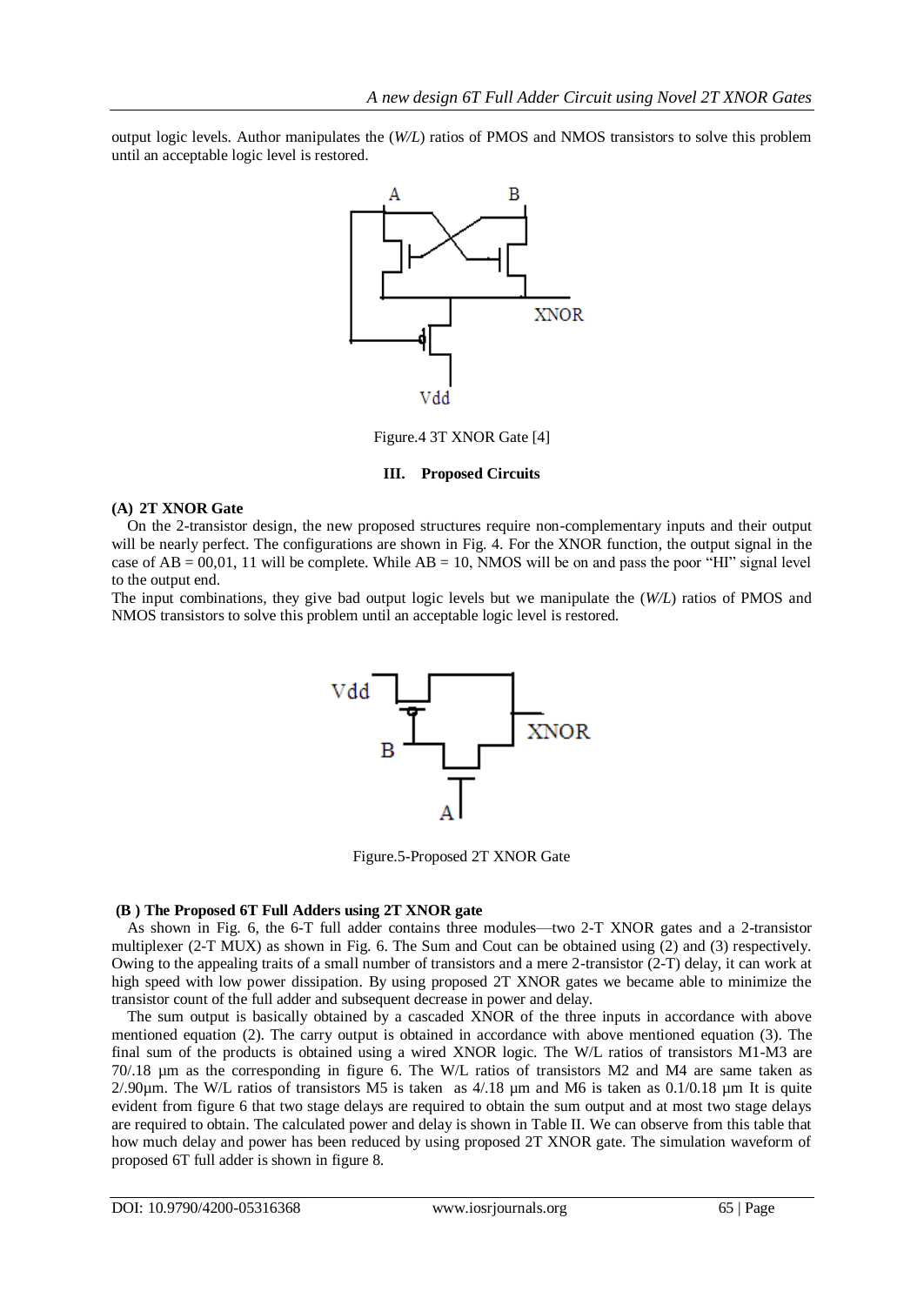

Figure 6. 6T full adder

## **IV. Simulation Environment**

The proposed 2T XNOR gates, three previous 4T, 3T XNOR gate, three input XNOR gate and 1-bit full adders are simulated using Tspice in Tanner Tools. All the results are obtained in 180nm CMOS process technology with a 5V supply voltage. In order to establish an impartial simulation circumstance, authors prefer the input patterns in Fig. 8 and 9, which covers every possible inputs combination of *A*, *B* and *Cin.*

The delay has been measure between the time when the changing input reaches 50% of voltage level to the time it output reaches 50% of voltage level for both rising and fall transition for Sum and Cout. The power delay product (PDP) is measured as the product of the average delay and the average power. The output waveform of the proposed circuit is shown in fig 7 and 8.

The comparison of the different XNOR gates and Full adders are shown in table.II according to their transistor count, Propagation delay, power dissipation and power delay product.

| <b>Circuits</b>             | Tran-  | Propagation          | Power           | <b>PDP</b>           |
|-----------------------------|--------|----------------------|-----------------|----------------------|
|                             | sistor | Delay $(\&)$         | Consumption (S) |                      |
| Fig.1 (XNOR)                |        | 3.41                 | 0.072           | 0.24                 |
| Fig. 2(XNOR)                | 4      | 33.45                | 0.013           | 0.43                 |
| Fig.3 (XNOR)                | 4      | 6.26                 | 0.009           | 0.056                |
| Fig. 4 (XNOR)               | 3      | 290                  | 3.89            | 1128.10              |
| Fig. 5 (XNOR)               | 2      | 89                   | 3.37            | 299.93               |
| (Proposed)                  |        |                      |                 |                      |
| Fig. 6 full adder           | 6      | 2X10 <sup>4</sup>    | 2.29            | 4.45X10 <sup>4</sup> |
| (sum)                       |        |                      |                 |                      |
| Fig. 6 full adder           | 6      | 2.99X10 <sup>4</sup> | 2.29            | 6.84X10 <sup>4</sup> |
| (carry)                     |        |                      |                 |                      |
| $&=$ S=pico<br><b>Units</b> |        |                      |                 |                      |

Table.II: Comparison of existed XNOR gate with proposed one in terms of different.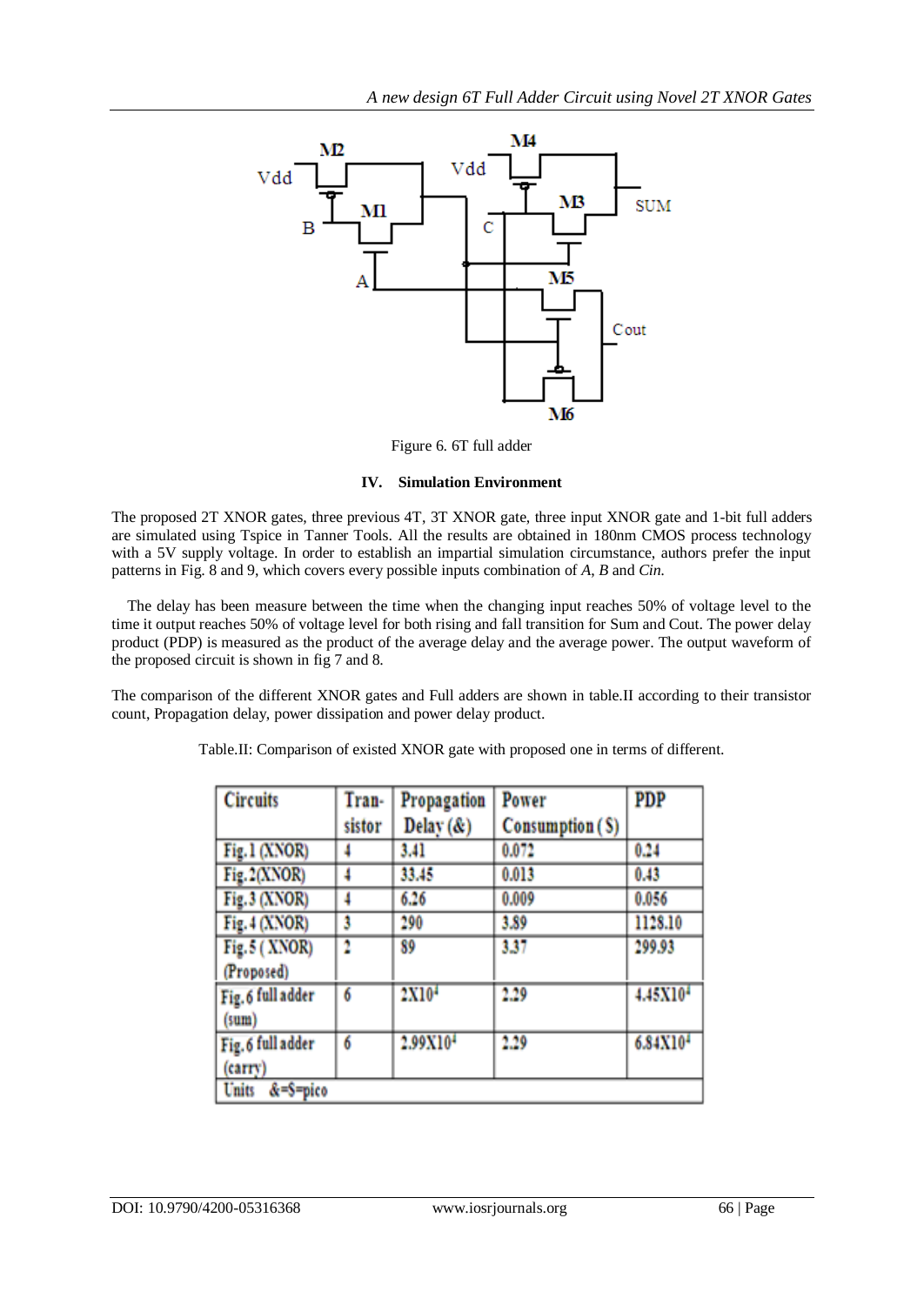

Figure 8. Simulation waveform of 6T Full adder in 0.18μm Technology